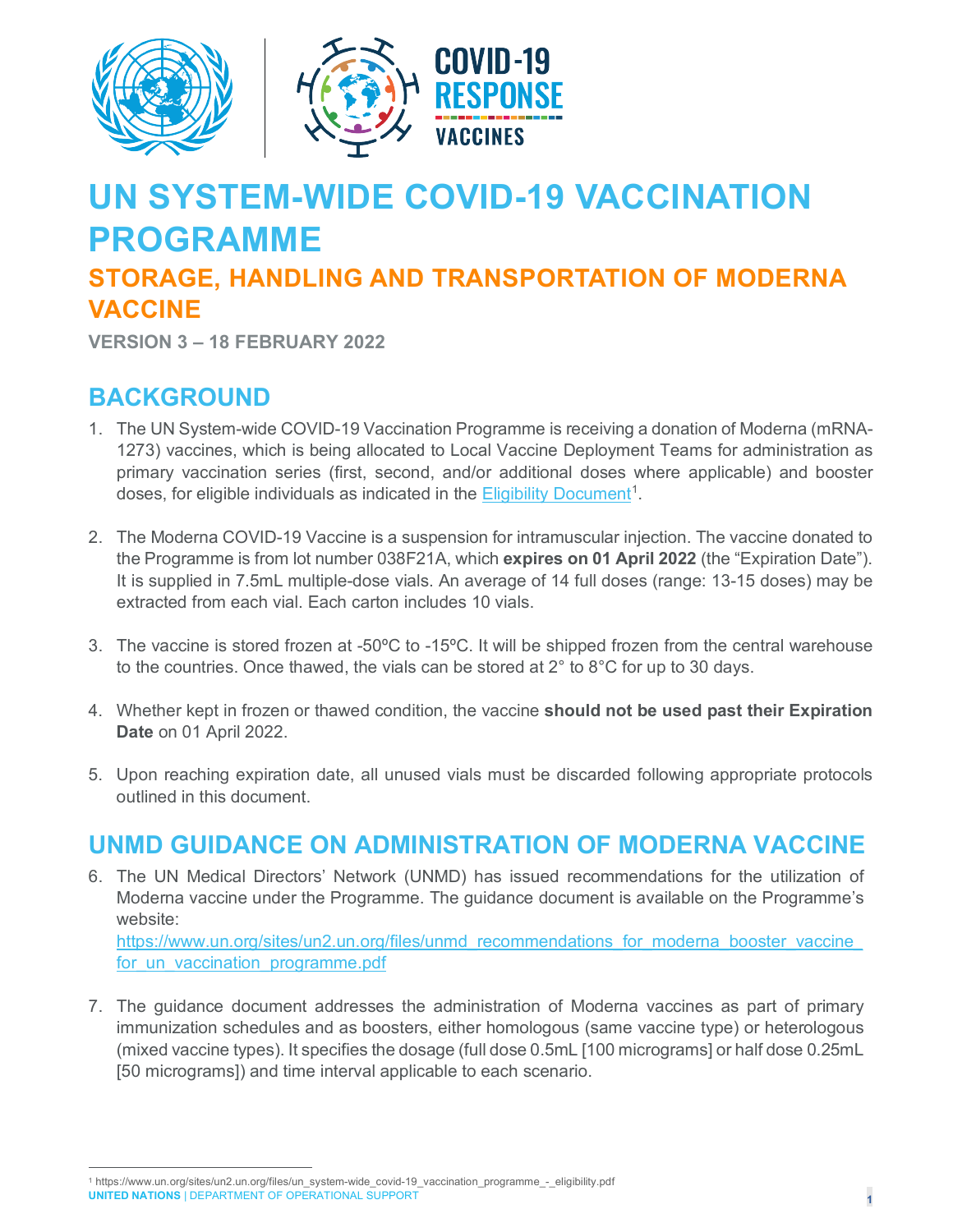

## **STORAGE AND HANDLING**

8. The FDA-approved recommendations on storage and handling of Moderna vaccines are published on Moderna's website: <https://www.modernatx.com/covid19vaccine-eua/providers/storage-handling>

9. Moderna COVID‑19 Vaccine multiple-dose vials are **stored frozen between -50º to -15ºC**. Vials should be stored in the original carton to protect them from light. Do not store on dry ice or below -

- <span id="page-1-0"></span>10. Once thawed, the Moderna COVID‑19 Vaccine **can be stored refrigerated between 2° to 8°C for up to 30 days**. Do not refreeze once thawed. *Note: In any case, the batch Expiration Date (01 April 2022, inclusive) is the limit to administer doses, even if a particular vial was thawed less than 30 days prior.*
- 11. Unpunctured vials may be stored at room temperature between 8° to 25°C **for up to 24 hours**. After the first dose has been withdrawn, the vial should be held between 2° to 25°C. Vials should be discarded 12 hours after the first puncture. Thawed vials can be handled in room light conditions. Do not refreeze once thawed.

#### **LIMIT OF 20 PUNCTURES PER VIAL**

12. When extracting only booster doses or a combination of primary series and booster doses, the maximum number of doses that may be extracted from each vial should **not exceed 20 doses**. Do not puncture the vial stopper more than 20 times. If the vial stopper has been punctured 20 times, discard the vial and contents.

#### **GUIDELINES FOR THAWING BEFORE ADMINISTRATION**

- 13. Thawing in refrigerated conditions: Thaw 7.5mL vials between 2° to 8°C for 3 hours. Let each vial stand at room temperature for 15 minutes before administering.
- 14. Alternatively, thaw 7.5mL vials at room temperature between 15° to 25°C for 1 hour and 30 minutes.

## **VACCINE ADMINISTRATION**

#### **INSPECTION**

50ºC.

- 15. Prior to administration, vials should always be inspected to confirm that liquid is white to off-white. Vaccine may contain white or translucent product related particulates.
- 16. Swirl vial gently after thawing and before each withdrawal. The vaccine comes ready to use once thawed. **Do not shake or dilute**.
- 17. Prior to injection inspect each dose to confirm liquid is white to off-white in colour in both vial and syringe, and verify syringe volume. If dosage is incorrect or discolouration or other particulate matter is present, do not administer the vaccine.

#### **TYPES OF NEEDLES**

18. The Moderna vaccine is a suspension for intramuscular (IM) injection. IM needles should be used for inoculation.

*Note: Certain types of syringes delivered under the Programme have smaller, subcutaneous needles pre-mounted. These smaller needles can be used to prepare the vaccine dose but are not*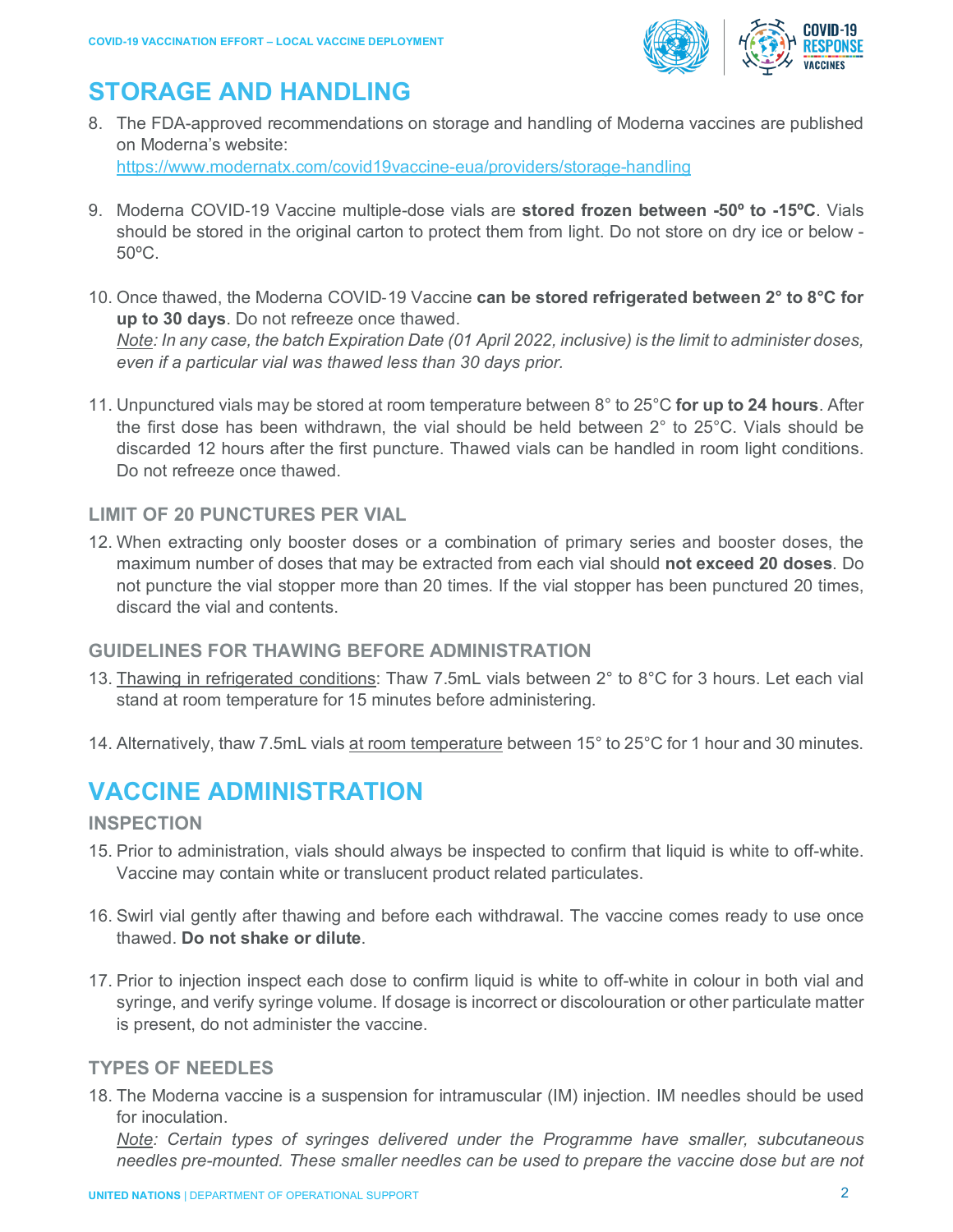

*recommended for intramuscular injection. They should be replaced with the IM ones prior to inoculation. In that case, please use the IM needles 23Gx1" (0.60 x 25mm) provided in their own packages, separate from the syringes.*

#### **MINIMIZING CORING**

19. In order to minimize the risk of breaking off small pieces of the rubber stopper into the liquid when puncturing the vial, it is recommended to insert the needle within the target ring, at a 45–60° angle, with the opening of the needle tip facing up (i.e., away from the stopper). A small amount of pressure is applied and the angle is gradually increased as the needle enters the vial. The needle should be at a 90° angle just as the needle bevel passes through the stopper.

#### **TRANSPORTATION**

- 20. A carton of Moderna COVID‑19 Vaccine contains 10 multiple-dose vials. The dimensions of a carton of vaccine are 5.4" x 2.1" x 2.4" (approx. 13.8cm x 5.4cm x 6.1 cm).
- 21. Moderna vaccines should be transported in the frozen state at -50 $\degree$ C to -15 $\degree$ C.
- 22. If transport at -50° to -15°C is not feasible, transportation of thawed vials for up to 12 hours at 2° to 8°C is acceptable, when shipped using shipping containers which have been qualified to maintain 2° to 8°C and under routine road and air transport conditions with shaking and vibration minimized. Once thawed and transported at 2° to 8°C, vials should not be refrozen and should be stored at 2° to 8°C until use. Once thawed, the vaccine must be used within 30 days as per Para [10](#page-1-0) above.
- 23. The thermal boxes used by the Programme to ship vaccines to the destination countries, both at 50°C to -15°C and at 2° to 8°C (in previous shipments of other vaccine types), **may be re-used** for transportation within the country, provided that they have not been damaged during transit. Please follow the applicable SOP for **pre-conditioning the cooling elements (in advance)** and loading them in the box at packing (see Annex 2 and Annex 3).

## **FROZEN OR COLD STORAGE CAPACITY AT THE COUNTRY LEVEL, POSSIBLE SCENARIOS**

- 24. Moderna vaccines will be shipped frozen at -50°C to -15°C from the central warehouse in Denmark to the destination countries.
- 25. If local teams have the capacity to store the Moderna vaccines frozen at -50°C to -15°C, they should do so. They can handle the thawing process of individual vials on a continuous basis, in accordance with the pace of the vaccination campaign, and administer doses until the expiration date on 01 April 2022.
- 26. If local teams do not have the capacity to store the Moderna vaccines frozen, then they should thaw the vials in refrigerated conditions at 2°C to 8°C upon receipt. Vials can then be stored at 2°C to 8°C for up to 30 days prior to first use (or the Expiration Date on 01 April 2022, whichever comes first). In this scenario, local teams may wish to request staggered shipments from the central warehouse to be able to administer vaccines until the Expiration Date. Two shipments would be required in case primary immunization schedules are being offered, with 28 days in between the two doses.
- 27. Below is an illustration of how country teams with different storage capacities may organize their vaccination drive with the Moderna vaccine: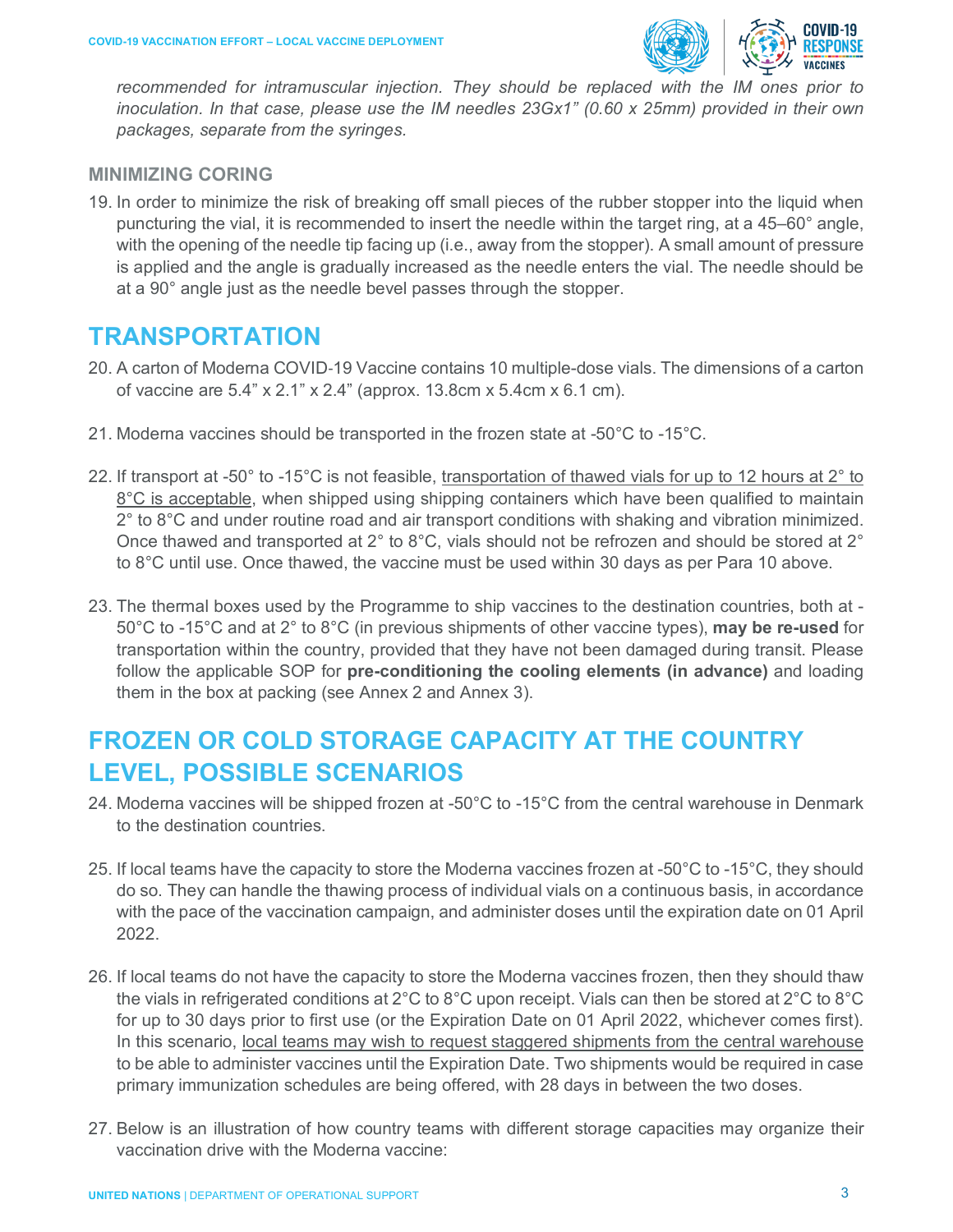

| <b>Country team scenarios</b> | <b>Scenario 1: Country team with</b>     | <b>Scenario 2: Country team with</b>      |
|-------------------------------|------------------------------------------|-------------------------------------------|
| (local storage capacity)      | frozen storage capacity (-50°C to -      | cold/refrigerated storage capacity        |
|                               | $15^{\circ}$ C)                          | $(2^{\circ}C \text{ to } 8^{\circ}C)$     |
| Shipment from central         | Frozen at -50°C to -15°C                 | Frozen at -50°C to -15°C                  |
| warehouse                     |                                          |                                           |
| Vaccine receipt               | Vials to be stored frozen at -50°C to -  | Frozen vials to be thawed in refrigerated |
|                               | 15°C, kept in original cartons to        | conditions at 2°C to 8°C upon receipt.    |
|                               | protect from light.                      | Vials can stay in cartons at 2°C to 8°C.  |
| Storage                       | Frozen vials: until the Expiration Date. | Thawed vials to be stored at 2°C to 8°C   |
|                               | Thawed vials to be stored at 2°C to      | degrees for up to 30 days from receipt of |
|                               | 8°C degrees for up to 30 days from       | the shipment.                             |
|                               | the day of thawing.                      |                                           |
| Thawing                       | In a phased manner: for                  | N/A (all vials thawed upon receipt)       |
|                               | administration or for in-country         |                                           |
|                               | transportation at 2°C to 8°C.            |                                           |
|                               | For each vial, the thawing date should   |                                           |
|                               | be duly recorded.                        |                                           |
| In-country transportation     | At -50°C to -15°C if possible.           | At 2°C to 8°C for up to 12 hrs.           |
|                               | If not, at 2°C to 8°C for up to 12 hrs.  |                                           |
| <b>Possible delivery</b>      | <b>Country team to receive all</b>       | Country team may request staggered        |
| approach                      | <b>Moderna vaccines from the</b>         | delivery from the Programme (two          |
|                               | Programme in one go and handle           | consecutive shipments from the            |
|                               | the thawing of vials as part of the      | central warehouse), to ensure             |
|                               | local campaign until 01 April.           | continuity of usable supply until the     |
|                               |                                          | <b>Expiration Date on 01 April.</b>       |

## **INFORMATION TO VACCINE RECIPIENTS, PHARMACOVIGILANCE, REPORTING OF ADVERSE EVENTS**

- 28. Vaccine recipient must be provided information consistent with the [factsheet](https://www.modernatx.com/covid19vaccine-eua/eua-fact-sheet-recipients.pdf)<sup>[2](#page-3-0)</sup> prior to receiving each dose of vaccine including benefits/risks of vaccination. Vaccine recipients must be provided with adverse event reporting instructions.
- 29. Appropriate medical treatment to manage immediate allergic reactions must be immediately available in the event an acute anaphylactic reaction occurs following administration of the Moderna COVID-19 Vaccine. See [DHMOSH guidance](https://www.un.org/sites/un2.un.org/files/coronavirus_vaccination_anaphylaxisguidelines.pdf)<sup>[3](#page-3-1)</sup> for reference.
- 30. Adverse events following vaccination that are beyond the normal side effect profile and require treatment are to be recorded as part of the clinic visit for that vaccination in Everbridge. The UN has an obligation to cooperate with the manufacturer with respect to pharmacovigilance and the occurrence of adverse events and safety reports in the administration of the Moderna COVID-19 Vaccine under the Programme.

## **EVERBRIDGE**

31. The Everbridge platform has been updated to allow the recording of individuals' additional doses. The Moderna vaccine type, applicable batch number and two authorized dosages (0.5mL and 0.25mL) have been added to the platform. Please ensure the Medical Personnel records the right dosage in Everbridge, as applicable. Changes have been made to the platform to allow for all medical personal within a country to be able to update the records of the vaccine candidate across the clinics within the country.

<span id="page-3-0"></span><sup>2</sup> https://www.modernatx.com/covid19vaccine-eua/eua-fact-sheet-recipients.pdf

<span id="page-3-1"></span>**UNITED NATIONS** | DEPARTMENT OF OPERATIONAL SUPPORT **1999 CONTRACT OF A SET OF A SUPPORT 4** <sup>3</sup> https://www.un.org/sites/un2.un.org/files/coronavirus\_vaccination\_anaphylaxisguidelines.pdf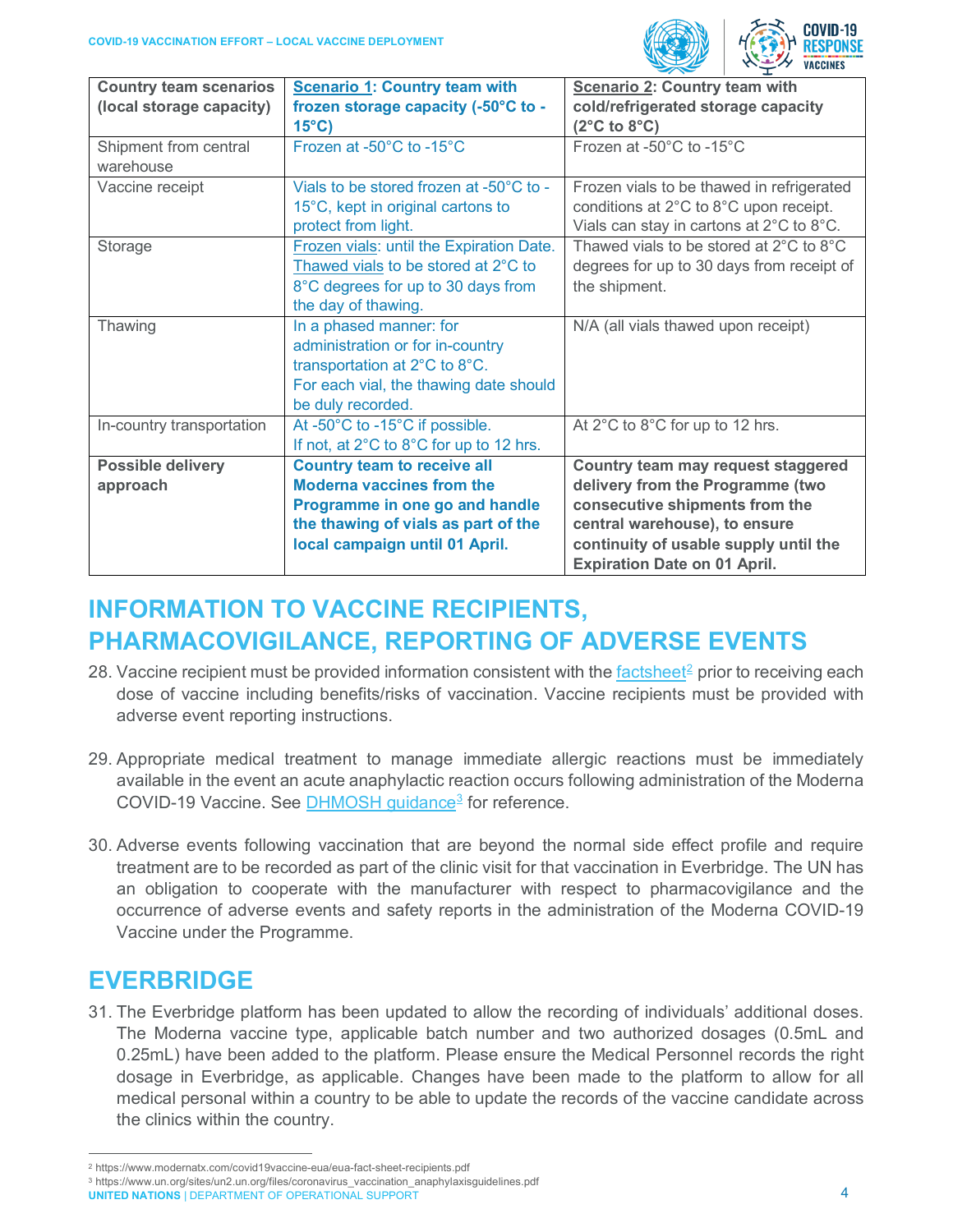

32. Further guidance will be published in due course with respect to additional enhancements that are being developed (e.g., "walk-in clinic" functionality) to improve the useability of the platform for local teams, improving visibility and flexibility.

## **DESTRUCTION OF USED, EXPIRED OR UNUSABLE VIALS, AND ANCILLARIES**

33. Used COVID-19 vaccine vials and ancillary supply should be disposed of according to medical waste management best practices. See guidance here for reference:

[https://www.afro.who.int/sites/default/files/2021-05/SOP%20Waste%20management%20of%20Covid-](https://www.afro.who.int/sites/default/files/2021-05/SOP%20Waste%20management%20of%20Covid-19%20Vaccines%20%281%29.pdf)[19%20Vaccines%20%281%29.pdf](https://www.afro.who.int/sites/default/files/2021-05/SOP%20Waste%20management%20of%20Covid-19%20Vaccines%20%281%29.pdf)

- 34. Unused vials: Any vial of vaccine that exceeds the shelf life indicated by the manufacturer should be disposed of as **regulated medical waste**.
- 35. The manufacturer recommends the incineration of all unusable vials (e.g., depleted, empty, expired, defective or contaminated vaccine vials) and packaging, wherever possible, in a manner similar to medical waste, in accordance with applicable law and regulation. To the extent such incineration is not available or possible, such vials and packaging must be defaced or safely crushed so that they cannot be reintroduced or reproduced. Once sufficiently defaced, they must be disposed of in accordance with applicable law and regulation.
- 36. Certificates of destruction must be issued and collected by each local vaccine deployment team. Upon expiration of the vaccine batch, a record of all destructions of expired or otherwise unusable vaccines must be provided to the to the Global Vaccine Deployment Support Team (GVDST) via email to [covidvaccines@un.org.](mailto:covidvaccines@un.org) The GVDST will provide the manufacturer with written confirmation of the destruction or disposition of such unused vaccines.

## **ADDITIONAL RESOURCES**

The manufacturer's storage/handling guidance, the fact sheet to vaccine providers and full Emergency Use Authorization (EUA) by the US Food and Drug Administration are available at: <https://www.modernatx.com/covid19vaccine-eua/providers/storage-handling.pdf>

A short video on storage and handling of Moderna vaccine is available at:<https://youtu.be/8kq6-U5bckI>

**Temperature excursion tool**: If you believe some vials have experienced a temperature excursion, you may use Moderna's Temperature Excursion Tool for further instructions: <https://tools.modernamedinfo.com/en-US/excursion/introduction-landing-page>

Vial puncture tracker:<https://www.modernatx.com/covid19vaccine-eua/providers/vial-dose-tracker.pdf>

You may also contact the GVDST for additional guidance at [covidvaccines@un.org.](mailto:covidvaccines@un.org)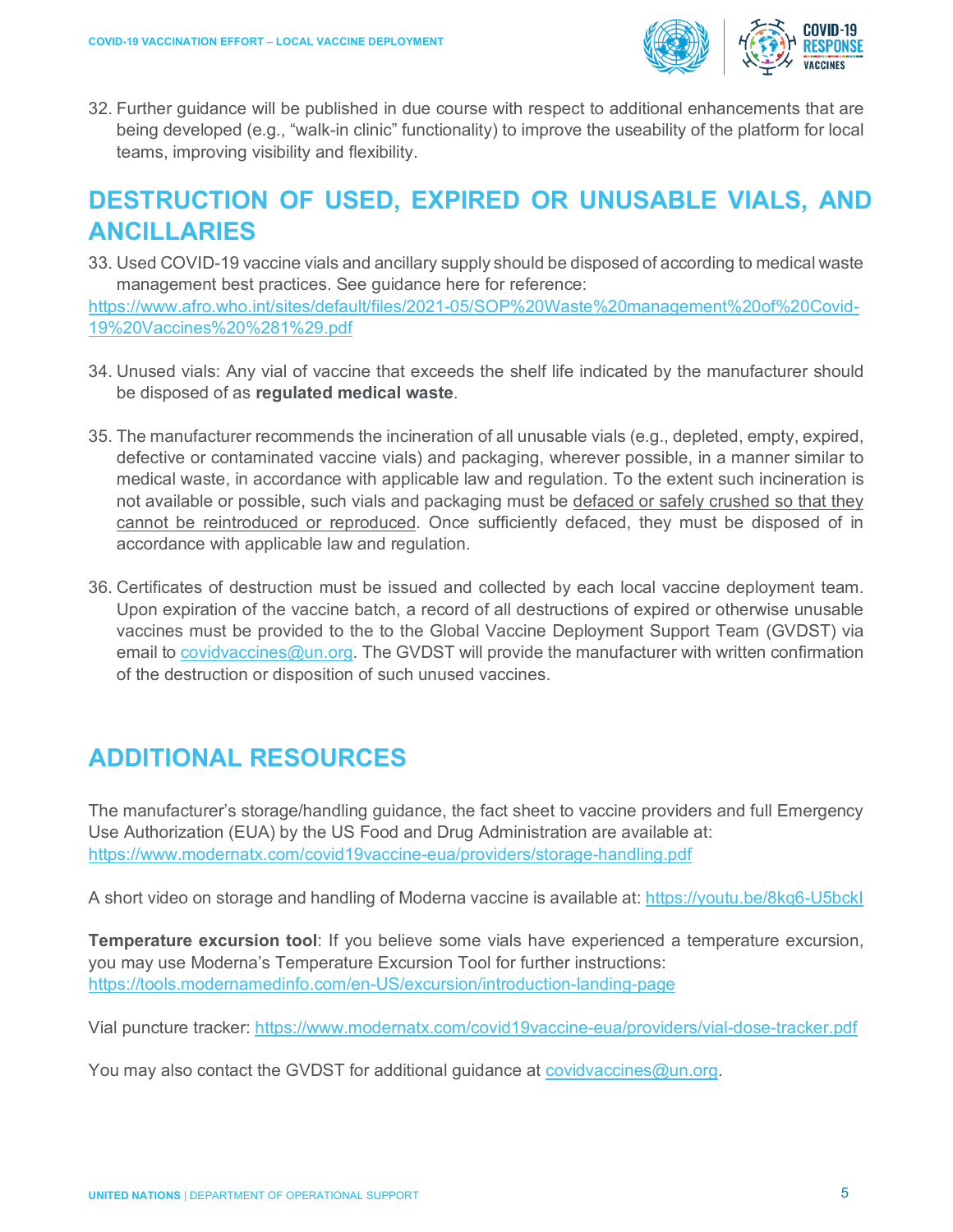# **COVID-19<br>RESPONSE**

## **ANNEXES**

- Annex 1: Manufacturer's synopsis on storage and handling.
- Annex 2: SOP on pre-conditioning cooling elements (Va-Q-Pads type -21G) for transportation at -50°C to -15°C
- Annex 3: SOPs on pre-conditioning cooling elements (Va-Q-Pads type +05G) for transportation at 2°C to 8°C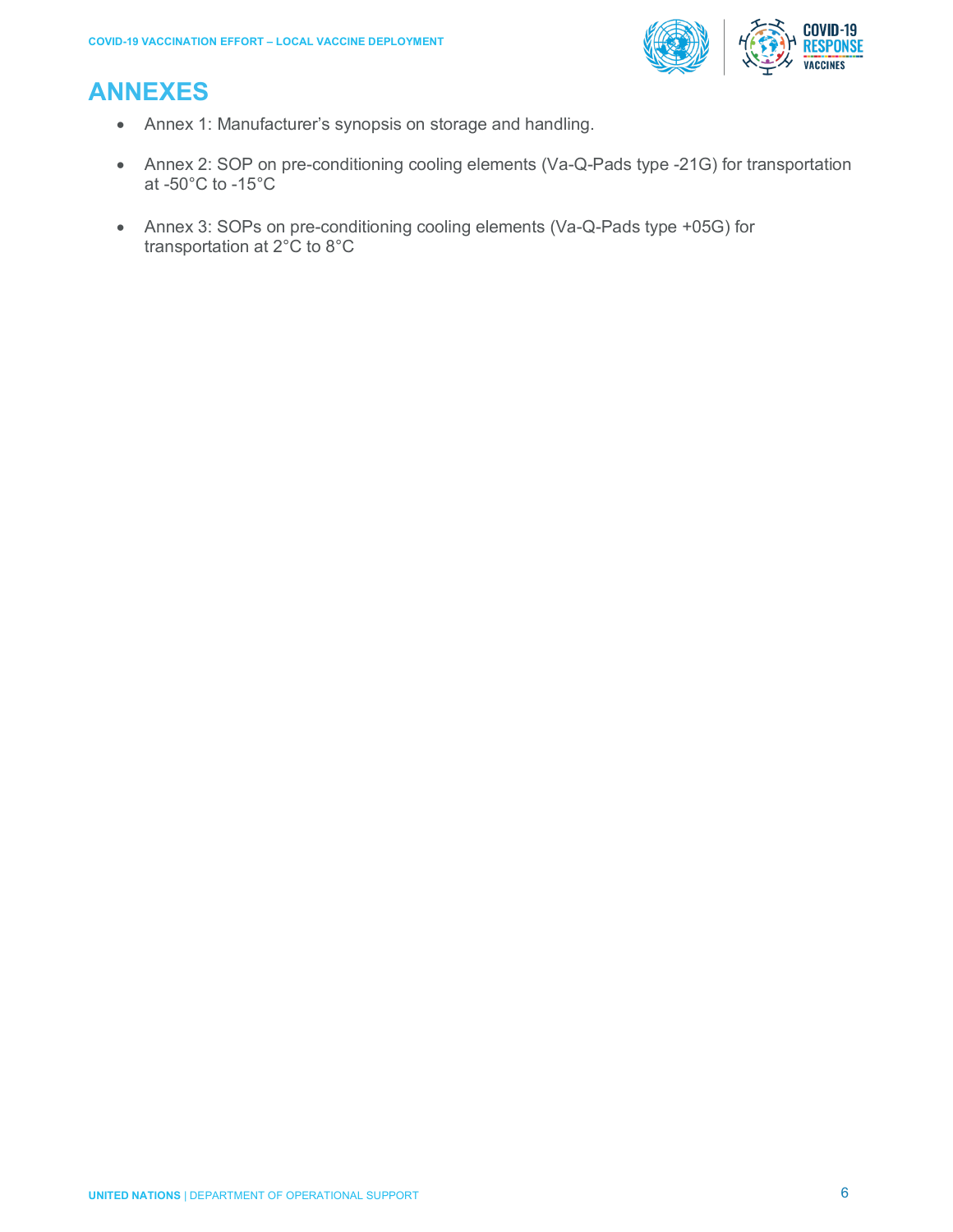

COVID-19

**Annex 1 – Manufacturer's synopsis on storage and handling**

#### **Frozen Storage**



The maximum number of times a vial stopper can be punctured is 20.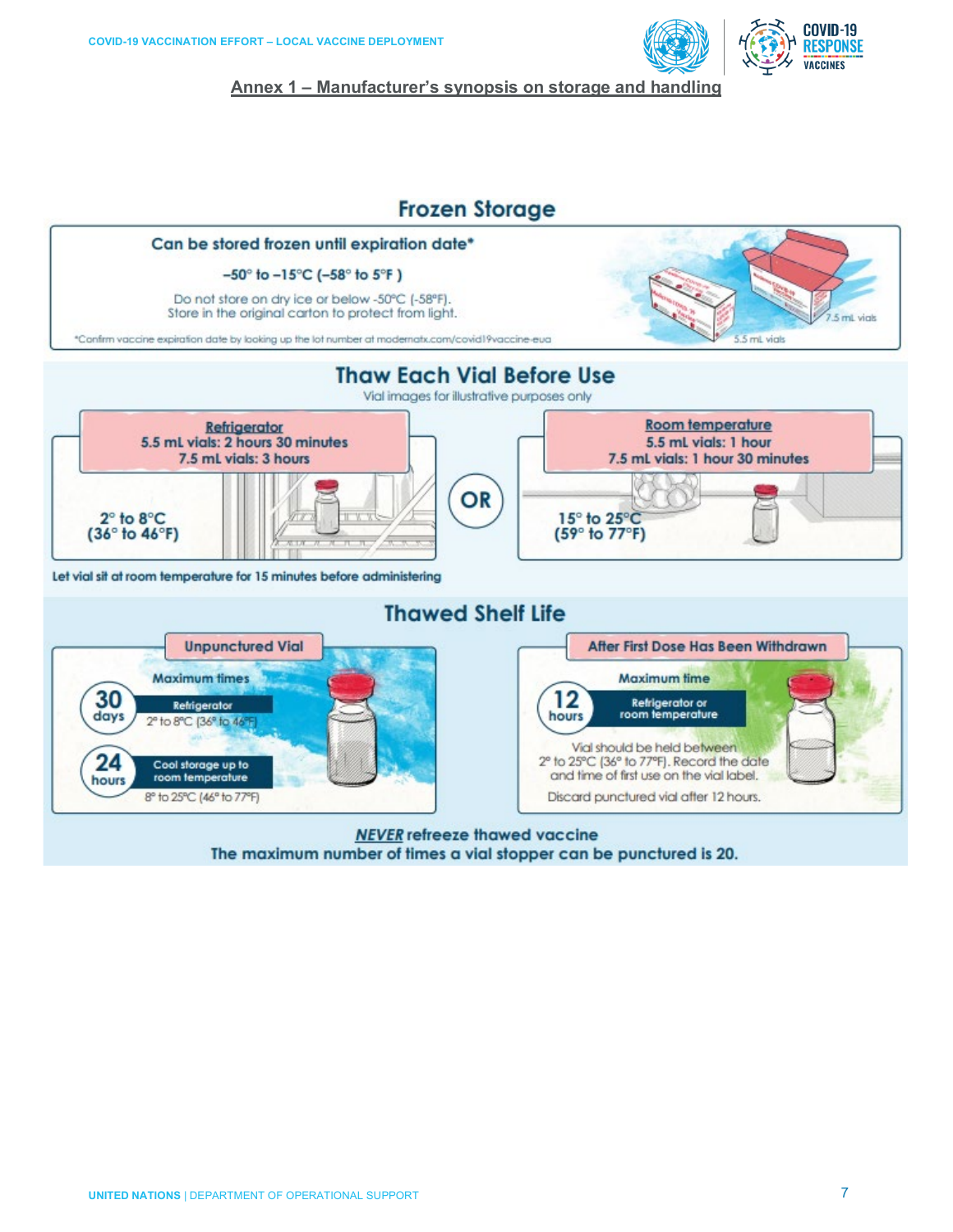

**Annex 2 – SOP on pre-conditioning cooling elements for transportation at -50°C to -15°C**

Keep Va-Q-Pads (**type -21G**) at -25°C for at least 72 hrs.



#### 3.4 PCM, container and good pre-conditioning

**Table 12: Pre-conditioning Data** 

| <b>PCM</b> pre-conditioning | <b>PCM-Type</b> | Temperature         | <b>Duration</b> |
|-----------------------------|-----------------|---------------------|-----------------|
|                             | $-21G$          | $\leq$ -25.0°C      | $>72$ hrs       |
| Good pre-conditioning       | Good            | Temperature         | Duration        |
|                             | va-Q-gel 48 M   | $-20.0 °C + 0.5 °C$ | $>72$ hrs       |

#### 3.5 va-Q-pad and good loading

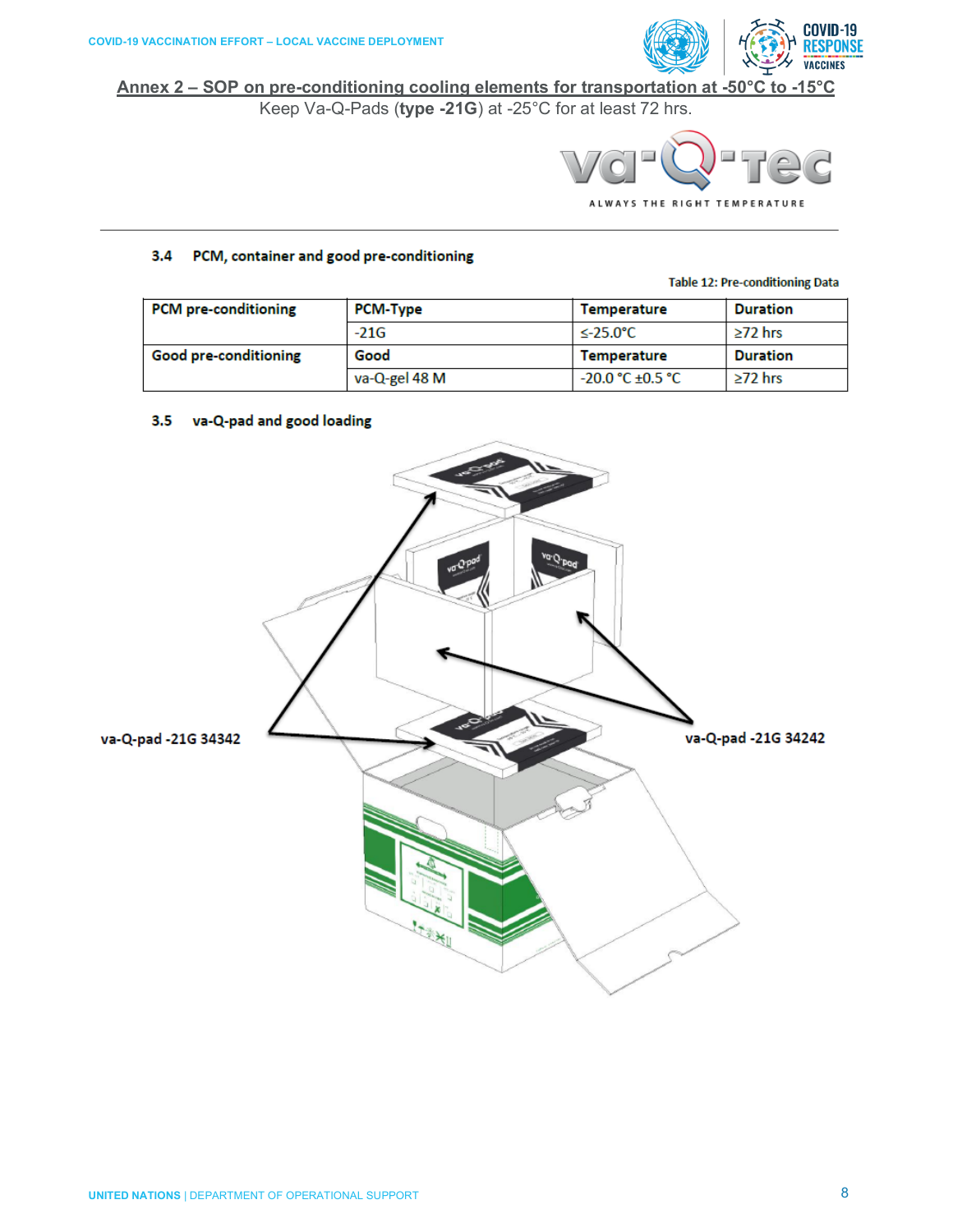

**Annex 3 – SOPs Preconditioning cooling elements (Va-Q-Tec) for 2°C to 8°C shipments** OPTION 1: Keep Va-Q-Pads (**type +05G**) at 3°C for at least 72 hrs.

va-Q-tec AG Alfred-Nobel-Straße 33 D-97080 Würzburg Tel: +49 (0)931 35 942 -0 www.va-Q-tec.com



## SOP: Preconditioning va-Q-pads for va-Q-one 4, va-Q-one 8, va-Q-one 23 and va-Q-one 43 for +2 °C to +8 °C shipments

PCM type +05G (color code: blue)

#### Step 1

Place the va-Q-pads (short "pads") in a row with the distance of approximately 15 mm to each other.

Store the pad bundles in a cool room at a temperature of +3.0 ± 0.5 °C for at least 72 hours.



#### Step 2

Load the pads into the box as per the respective Loading SOP instructions.